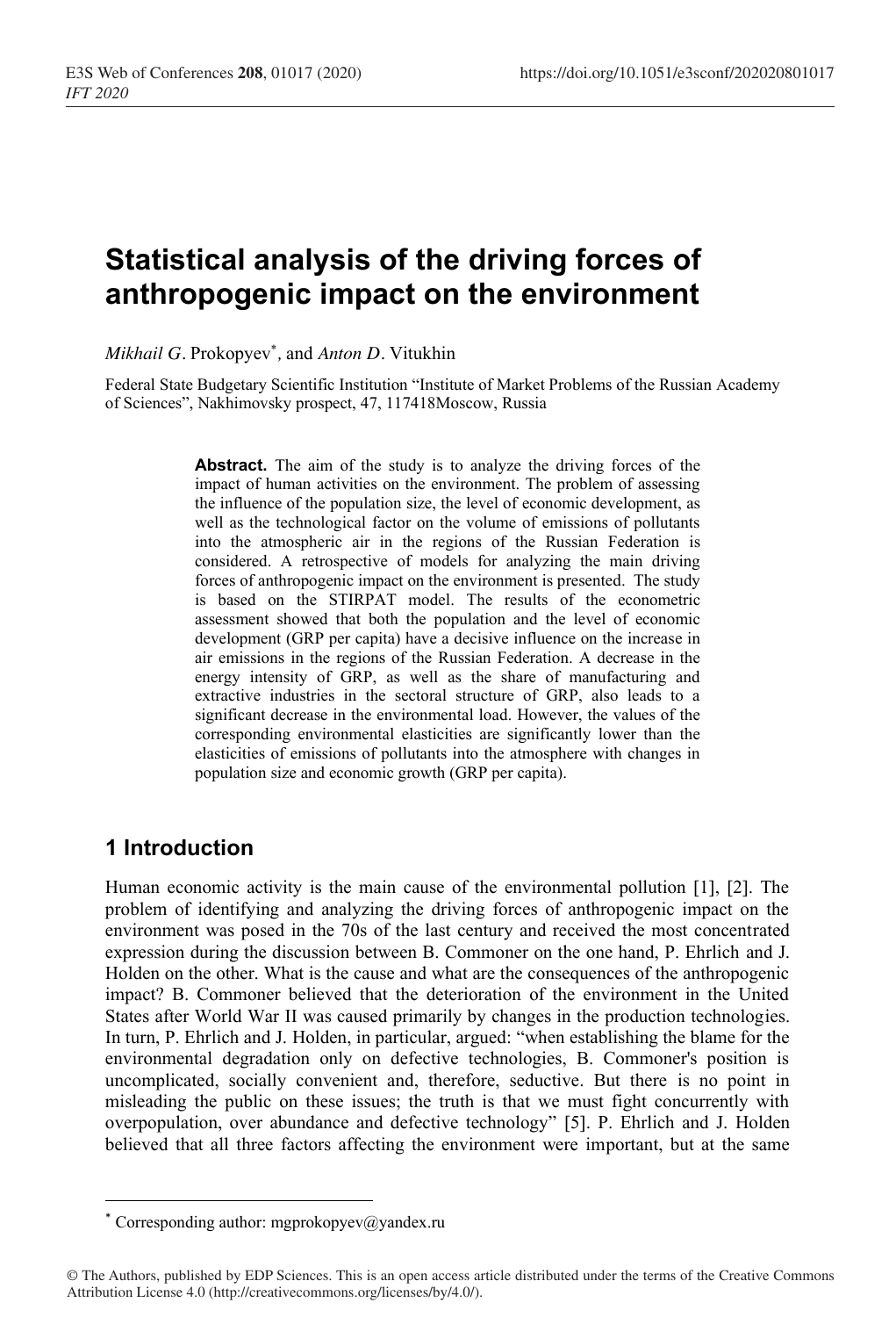time emphasized the role of population growth. Population growth, economic growth, resource use and environmental degradation must be considered in conjunction.

The article includes a historical retrospective of models for analyzing the main driving forces of anthropogenic impact on the environment, research methodology, main results and discussion, and a conclusion. The information background of the study is the data of Rosstat for the regions of the Russian Federation for 2018.

#### **2 Historical retrospective**

One of the most famous and widely used model for analyzing the main driving forces of anthropogenic impact on the environment is the IPAT. This model was first proposed in the early 1970s [4], [5]. The model classifies factors affecting the state of the environment into three driving forces: population size, wealth (welfare), represented by consumption or production per capita, and the level of technology used. The formulation of the relationship between environmental impact and driving forces of environmental impact in this model is represented by a simple specification:

$$
I = P \cdot A \cdot T \quad \text{or } I = P \cdot A \cdot T,\tag{1}
$$

Where I is the overall impact on the environment, A is wealth (welfare),  $P$  is the population size, and T is the technological level. In most empirical applications, the IPAT is an identity because the factor T is calculated as the environmental impact per unit of wealth:

$$
Important = population \cdot \frac{wealth}{population} \cdot \frac{impact}{wealth} \cdot \tag{2}
$$

The T factor is often adapted to a problem addressed by the IPAT. For example, in the case when the impact of human activity on climate change is assessed, an indirect indicator of the technological level T is greenhouse gas emissions per unit of wealth:

$$
Emissions = population \cdot \frac{wealth}{population} \cdot \frac{emissions}{wealth}.
$$
\n(3)

The IPAT specification assumes that each factor has a proportionate impact on the environment. The growth of one of the factors, for example, A, twofold leads to a doubling of its negative impact on the environment, while other variables remain unchanged. On the other hand, this does not mean that other factors do not affect the level of exposure. Even remaining unchanged, the other factors "scale" the consequences of a change in A in the impact on the environment (a change in one factor is multiplied by the level of other factors). Note that (1) is a multiplicative equation. The multiplier effect leads to the fact that a relatively small, simultaneous percentage increase in each of the three factors leads to a sharp increase in the overall impact. In [5] a simple arithmetic example is given that illustrates the above.

A fundamental issue in assessing the significance of various driving forces of anthropogenic impact on the environment within the IPAT framework is the presence or absence of interdependence of variables on the right side of the identity. The assumption of independence between the variables on the right side of the IPAT is a necessary condition for the applicability of the decomposition method underlying this specification [6]. In reality, this assumption is not obvious and is not fulfilled in all cases. In particular, it is difficult to expect that changes in per capita wealth are independent of population growth and that there is no relationship between per capita income and emissions per gross domestic product. The IPAT specification also assumes that there are no other factors other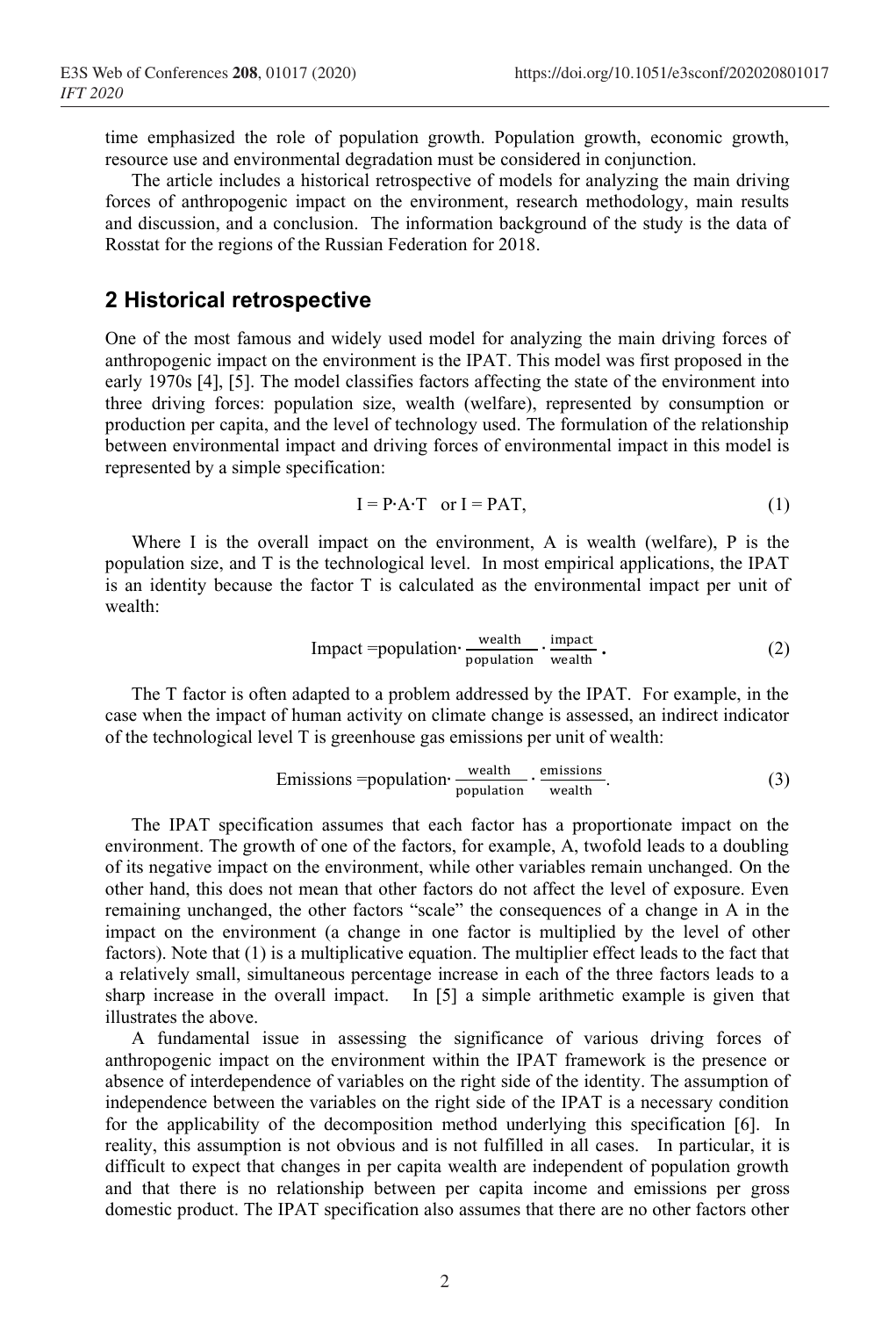than population, wealth and the level of technology used that determine the negative impact on the environment. In other words, the factor T includes other factors as well.

P. Waggoner and J. Ausubel used IPAT as a basis for clarifying and justifying leverage to reduce the environmental harm or factors that can be changed to reduce the impact of driving forces on the environment [10]. Applying a decomposition method, they disaggregated T (emissions  $CO_2$ per unit of GDP) into energy consumption per unit of GDP (C) and emissions  $CO<sub>2</sub>$  per unit of energy consumption (T). This modification of the IPAT model was named ImPACT:

$$
I = PACT.
$$
 (4)

The traditional IPAT specification, when analyzing the impact of anthropogenic driving forces on carbon dioxide emissions $CO<sub>2</sub>$ , assumes that emissions (I) are derived from population (P), GDP per capita (A), and emissions  $CO<sub>2</sub>$  per unit of GDP (T). In contrast, ImPACT shows that emissions  $CO<sub>2</sub>(I)$  are due to population (P), GDP per capita (A), energy consumption per unit of GDP (C), and specific emissions  $T$  (emissions  $CO<sub>2</sub>$ per unit of energy consumption).

The main advantage of IPAT (ImPACT) is that it is a "lean" specification that explains the relationship between driving forces and their impact on the environment. At the same time, the hypotheses about the relationship between anthropogenic factors and their impact on the environment should not only be specified by the structure of the model, but be supported by empirical data. To assess and test the corresponding hypotheses T. Dietz and Eu. Rosa reformulated the IPAT [3]. The new model was named as STIRPAT ("Stochastic Impacts by Regression on Population, Affluence and Technology"). The basic version of STIRPAT is represented by the regression equation (5):

$$
I_i = \delta P_i^{\alpha} A_i^{\beta} T_i^{\gamma} \mu_i,
$$
\n<sup>(5)</sup>

where P - population size, A - prosperity,  $T$  - technological level,  $\mu_i$ - statistical error, *i* country (region) index. Note that  $\alpha$ ,  $\beta$ , and  $\gamma$  can be either the parameters or more complex functions that are estimated using the standard statistical procedures.

This regression model can be empirically tested using the econometric methods. Due to the complexity of interpretation and the lack of appropriate quantitative indicators for assessing the technological level variable, T. Dietz and Eu. Rosa use a simplified version of the model[3]. This model specification does not include a variable that characterizes the technology level. Its influence is assumed to be reflected in the statistical error (the remainder includes all factors that are not population or wealth). Therefore, the following specification of the STIRPAT model is tested:

$$
I_i = \delta P_i^{\alpha} A_i^{\beta} \mu_i,\tag{6}
$$

At the same time, a number of indicators can be used as technological level proxies. Such indicators N. Grunewald and I. Martinez-Zarzoso include the indicator of industrial activity, measured by the share of manufacturing in the sectoral structure of GDP, as well as energy efficiency of GDP, which is calculated as the volume of GDP per unit of primary energy consumption [7].

### **3 Research methodology**

The study is based on the STIRPAT model. The parameters in the logarithmic specification of equation (5) represent the elasticities of the driving forces, or the percentage change in environmental impact when a particular driving force changes by one percent (with the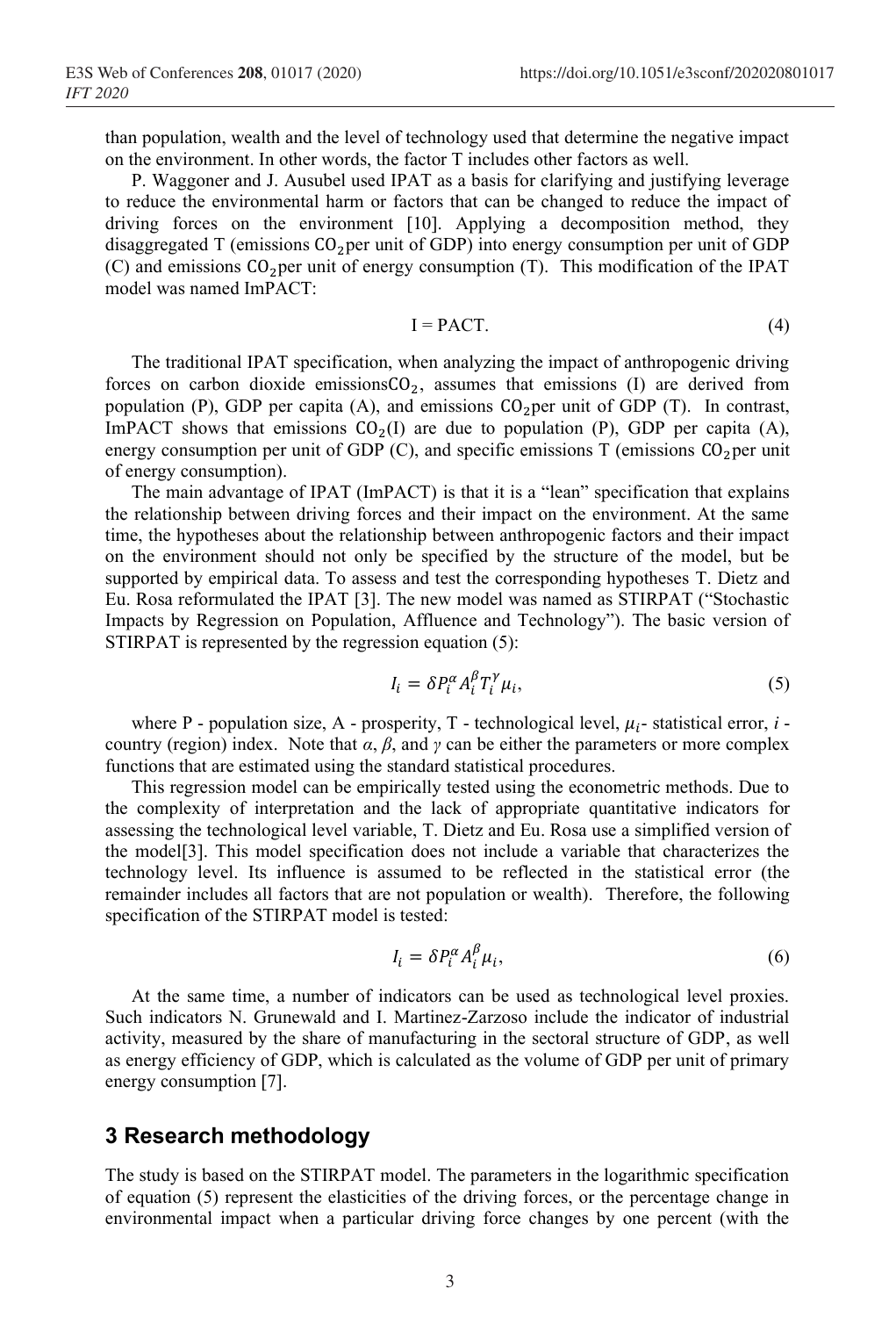remaining driving forces unchanged). These parameters, by analogy with the elasticities of supply and demand, are called the "environmental elasticities" [9]. Environmental elasticity *EE* is interpreted as the marginal environmental impact of the respective driving forces. In particular, taking into account the STIRPAT specification:  $EE_{IP}$  elasticity of the impact on the environment with a change in the population size,  $EE<sub>IA</sub>$  elasticity of the impact on the environment with a change in wealth and  $EE_{IT}$ - elasticity of the impact on the environment with a change in the technological level. $EE_{IP}$ -characterizes the change in the impact on the environment when the population changes by 1% (with a constant level of other driving forces). Accordingly,  $EE_{IA}$ -change in the impact on the environment with a change in the level of wealth by 1% (with a constant level of other driving forces). The elasticity of the impact of the technological level  $EE_{IT}$  is determined depending on the proxy indicator underlying it, for example, the energy intensity of the GRP. In this case,  $EE_{IT}$ -change in the impact on the environment with a change in energy intensity by 1% (with a constant level of other driving forces).

To substantiate the role of the population in the impact on the environment, to assess the responsibility of economic growth for the deterioration of its state in the regions of the Russian Federation, the following variables were adopted: population size and GRP per capita (a measure of wealth). Indirect indicators of the technological level are the industrial activity, which is calculated as the share of manufacturing and extractive industries in the sectoral structure of GRP, and the energy intensity of GRP, measured as the ratio of primary energy consumption to the volume of GRP. The negative impact on the environment is considered through air pollution (the level of pollutant emissions). The following specifications of equation (5) are given below:

Regression - emission depending on population size and GRP per capita:

$$
lnI_i = ln\delta + \alpha lnP_i + \beta lnA_i + ln\mu_i. \tag{7}
$$

Regression - emissions from population size, GRP per capita and GRP energy intensity:

$$
lnI_i = ln\delta + \alpha lnP_i + \beta lnA_i + \delta lnE_i + ln\mu_i.
$$
\n(8)

Regression - emissions from the population, GRP per capita and the share of manufacturing and extractive industries in the sectoral structure of GRP:

$$
lnI_i = ln\delta + \alpha lnP_i + \beta lnA_i + \tau lnS_i + ln\mu_i.
$$
 (9)

Regression - emissions from population, GRP per capita, shares of manufacturing and extractive industries in the sectoral structure of GRP and energy intensity of GRP:

$$
lnI_i = ln\delta + \alpha lnP_i + \beta lnA_i + \tau lnS_i + \delta lnE_i + ln\mu_i, \qquad (10)
$$

Where  $E_i$  is the GRP energy intensity;  $S_i$ - share of manufacturing and extractive industries in the sectoral structure of GRP ;  $\alpha, \beta, \delta, \tau$  - parameters of regression equations;  $ln\delta$ - constant of the equation;  $ln\mu_i$ - statistical error. The logarithmic specification of the equations (7) - (10) allows one to interpret  $\alpha, \beta, \delta, \tau$  as corresponding to the elasticities. In particular,  $\alpha$  is the elasticity of the emissions with a change in the population size,  $\beta$  is the elasticity of emissions with a change in GRP per capita,  $\delta$  is the elasticity of emissions with a change in the energy intensity of GDP, and *t* is the elasticity of the emissions with a change in the share of manufacturing and extractive industries in the sectoral structure of GRP.

Three main hypotheses are considered:

H1: There is a positive relationship between the emissions and population, as well as GRP per capita.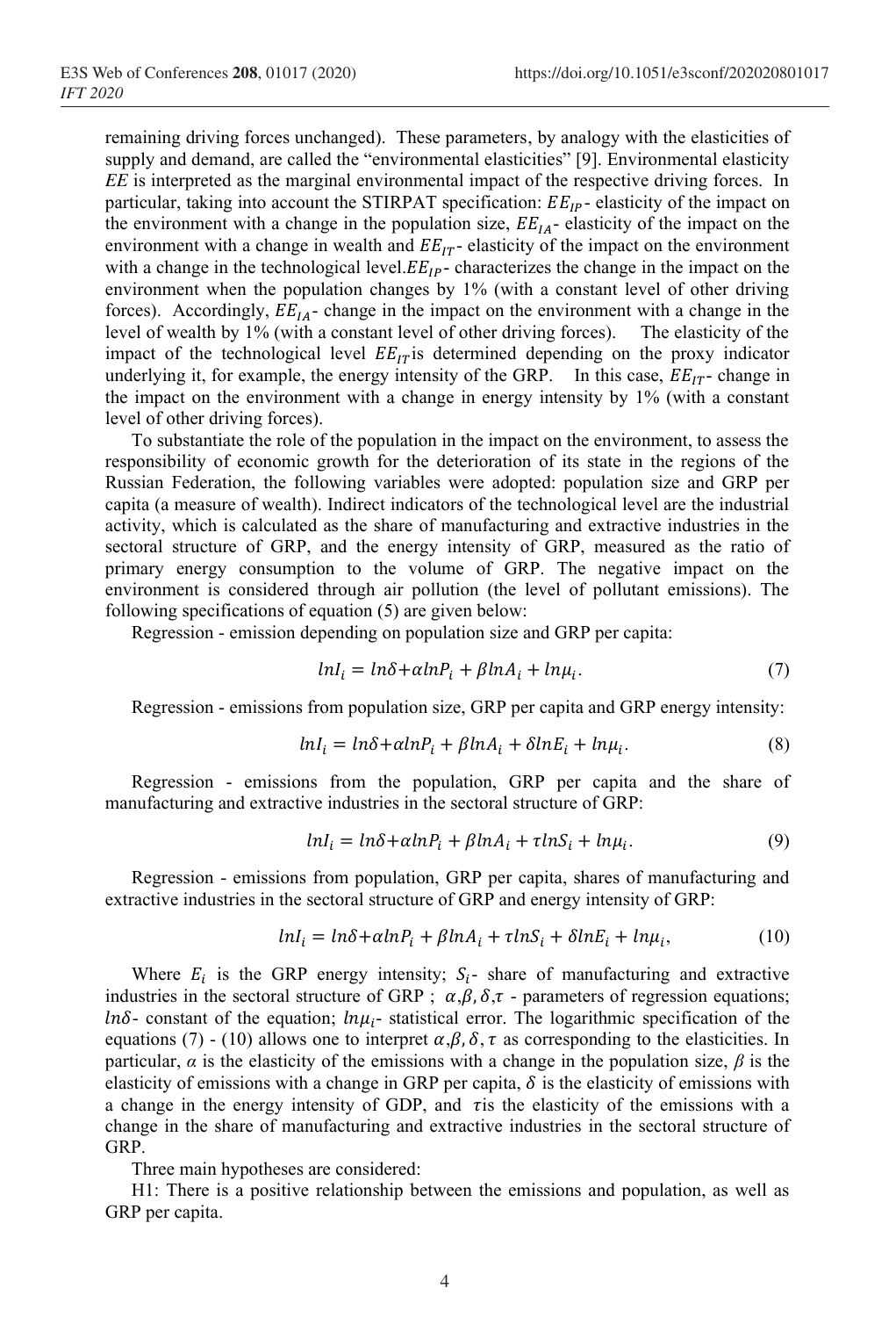H2: GRP energy intensity has a significant impact on the level of the emissions into the air.

Н3: The growing share of manufacturing and extractive industries in the sectoral structure of GRP has a negative impact on the state of atmospheric air.

#### **4 Main results and discussion**

The main results of the econometric estimation of the regression equations (7-10) are shown in Table 1.

| Equation No. | Population | Per capita GDP | Energy intensity of GRP | GRP<br>Share of manufacturing and<br>extractive industries in | $R^2$ | $\overline{F}$ | Number of observations |
|--------------|------------|----------------|-------------------------|---------------------------------------------------------------|-------|----------------|------------------------|
|              | $\alpha$   |                | $\delta$                | $\tau$                                                        |       |                |                        |
|              | $0.892***$ | $0.704***$     |                         |                                                               |       |                |                        |
| 7            | (17.35)    | (9.58)         |                         |                                                               | 0.837 | 209.931        | 85                     |
|              | $0.882***$ | $0.831***$     | $0.288***$              |                                                               |       |                |                        |
| 8            | (18.56)    | (10.75)        | (3.59)                  |                                                               | 0.859 | 164.461        | 85                     |
|              | $0.879***$ | $0.522***$     |                         | $0.307**$                                                     |       |                |                        |
| 9            | (18.23)    | (6.09)         |                         | (3.57)                                                        | 0.859 | 164.250        | 85                     |
|              | $0.882***$ | $0.665***$     | $0.208**$               | $0.220**$                                                     |       |                |                        |
| 10           | (18.85)    | (6.55)         | (2.45)                  | (2.43)                                                        | 0.869 | 132.308        | 85                     |

**Table 1**. Econometric estimation of regression equations

Calculated values of  $t$  - statistics, \*\*\* - significance level  $0.01$ , \*\* - significance level 0.05 are given in brackets.

Analysis of the Table 1 shows that both population size and per capita GRP (an indicator of economic growth) have a positive and statistically significant effect on the emissions. From equation (7) it follows that the elasticity of the impact on the environment with a change in the population size by 1% at a constant level of per capita GRP is 0.89. In turn, the elasticity of the impact on the environment when the GRP level changes by 1% with a constant population size is 0.7. Both are true at a significance level of 0.01. At the same time, the identified relationship explains almost 84 percent of interregional differences in the emissions.  $(R<sup>2</sup> = 0.84)$ . The remaining 16 percent of the change in the emissions is due to the factors not accounted for in the specification (7) of the model under consideration.

Variables that indirectly characterize the level of technologies used, the energy intensity of the GRP, as well as the share of manufacturing and extractive industries in the GRP, have a negative impact on the state of the atmospheric air (the corresponding elasticities take positive values). The elasticity of the environmental impact of the GRP energy intensity is 0.28 (statistically significant at the level of 0.01) - specification (8). The elasticity of the environmental impact of the share of manufacturing and extractive industries in GRP is 0.3 (statistically significant at the level of 0.01) - specification (9). Specification (10) includes the cumulative effect of all considered factors. A decrease in the energy intensity of GRP, as well as the share of manufacturing and extractive industries in GRP, both in  $(8)$  and  $(9)$ , and in  $(10)$  have a positive effect on the state of the environment.